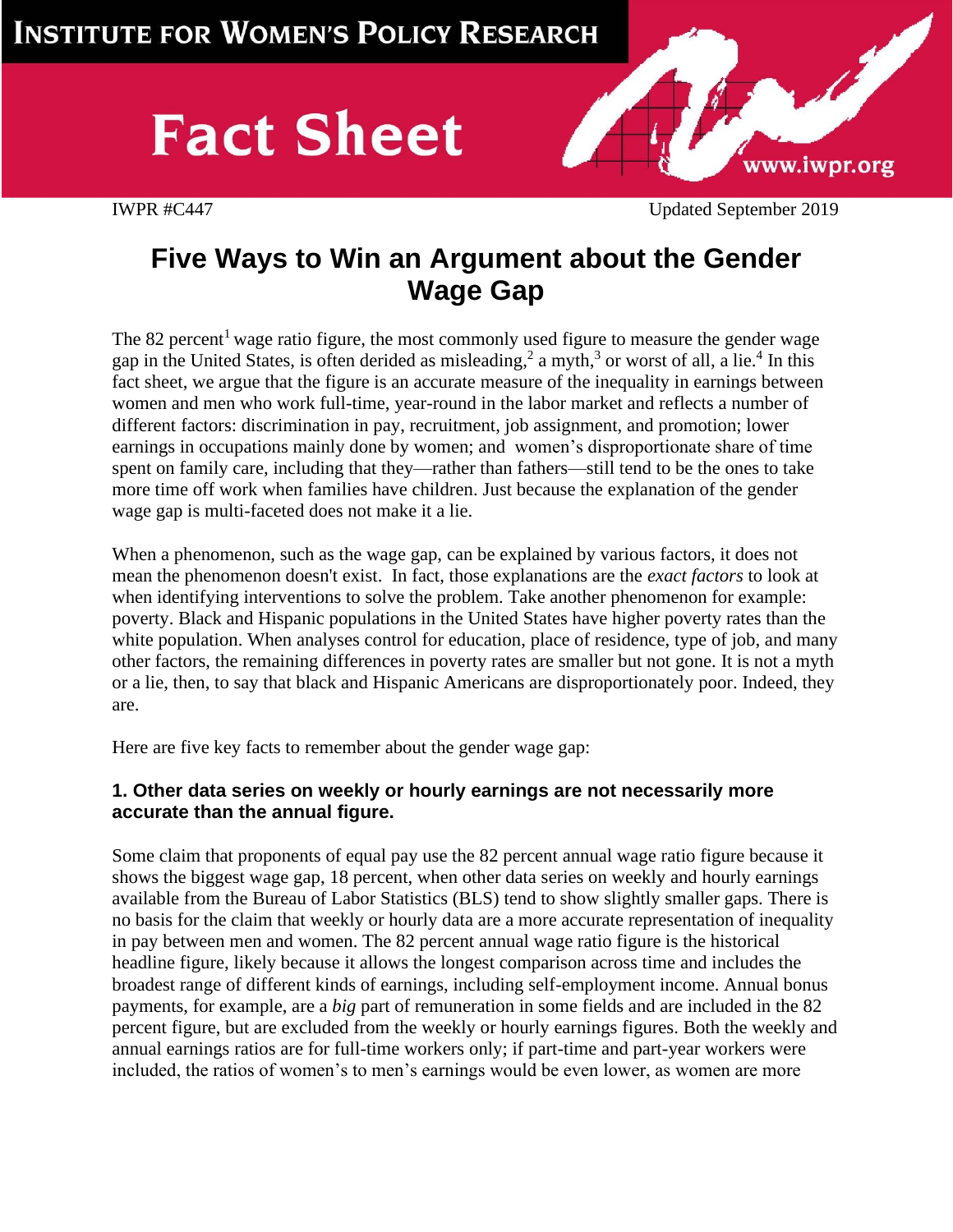likely than men to work reduced schedules, often in order to manage unpaid childrearing and other caregiving work.

#### **2. The annual wage ratio of 82 percent is actually a moderate estimate of gender pay inequality. Women of color fare much worse.**

If part-time workers were included, the wage ratio would be 70 percent, a [gap of 30](https://www.census.gov/content/dam/Census/library/publications/2015/demo/p60-252.pdf) [percent.](https://www.census.gov/content/dam/Census/library/publications/2015/demo/p60-252.pdf)<sup>5</sup> The United Kingdom has used life-time earnings ratios. One [IWPR study](http://www.iwpr.org/publications/pubs/still-a-mans-labor-market-the-long-term-earnings-gap)<sup>6</sup> found that across 15 years (ending in 2015, using the Panel Study of Income Dynamics), the typical American woman earned just 49 percent of the typical man. The Urban Institute, using Social Security earnings data, finds that the typical wife earns about 50 percent of what her husband does across their working lives. In fact, the 82 percent figure falls in the middle of the range of all other estimates.

Looking at the gender wage gap by race/ethnicity also reveals the moderate nature of the 82 percent figure. In 2018, White women earned 79 percent of what White men earned annually.<sup>7</sup> For most women of color, the gender wage gap is even more severe. Black women's median annual earnings were just 62 percent of White men's earnings, and Hispanic women/Latinas earned 54 percent of what White men earned annually. Only Asian women, who earned 90 percent of what White men earned, fall above the 82 percent figure. In addition, women of all racial/ethnic groups earn less than men in that same racial/ethnic group.

### **3. Women's 'choices' are not necessarily choices.**

Wage gap skeptics emphasize that women 'choose' different and lower-paying college majors than men, implying such differences mean that the wage gap measure is not a good measure of discrimination. Actually, no one claims the entire wage gap is due to discrimination. But choices themselves may be limited by discrimination. 'Choice' is an unverified assumption. There is considerable evidence of barriers to free choice of occupations, ranging from [lack of unbiased](http://www.iwpr.org/publications/pubs/working-first-but-working-poor-the-need-for-education-training-following-welfare-reform)<sup>8</sup> [information](http://www.iwpr.org/publications/pubs/working-first-but-working-poor-the-need-for-education-training-following-welfare-reform) [about job prospects](http://www.iwpr.org/publications/pubs/the-workforce-investment-act-and-women2019s-progress) to [actual harassment and discrimination in male-dominated](http://www.iwpr.org/publications/pubs/ending-sex-and-race-discrimination-in-theworkplace-legal-interventions-that-push-the-envelope-1)  [jobs](http://www.iwpr.org/publications/pubs/ending-sex-and-race-discrimination-in-theworkplace-legal-interventions-that-push-the-envelope-1)<sup>9</sup>. For instance, a library assistant [may choose](http://womenandgoodjobs.org/about-the-report/)<sup>10</sup> to go to school for 6 more years to become a librarian, or she may choose to go to school for half that and become an IT support specialist, if she knew that librarians and IT support specialists were paid roughly the same per year. In a world where half of IT support specialists were women and half of librarians were men, men and women might 'choose' very differently than they do now. We do know that young women and men generally express the same range of desires regarding their future careers in terms of such values as making money and having autonomy and flexibility at work, as well as time to spend with family.

### **4. There is no proof that being a mother makes a woman less productive on the job.**

There are [legal cases](http://worklifelaw.org/publications/)<sup>11</sup> as well as social science research [studies](http://asr.sagepub.com/content/75/5/705.full.pdf)<sup>12</sup> that show that just by the mere fact of being a mother, women's advancement opportunities shrink, and just by being a father, men's grow. And why should women who may be decades past the phase of active childrearing still be suffering a wage penalty? While it is true that women typically take more time away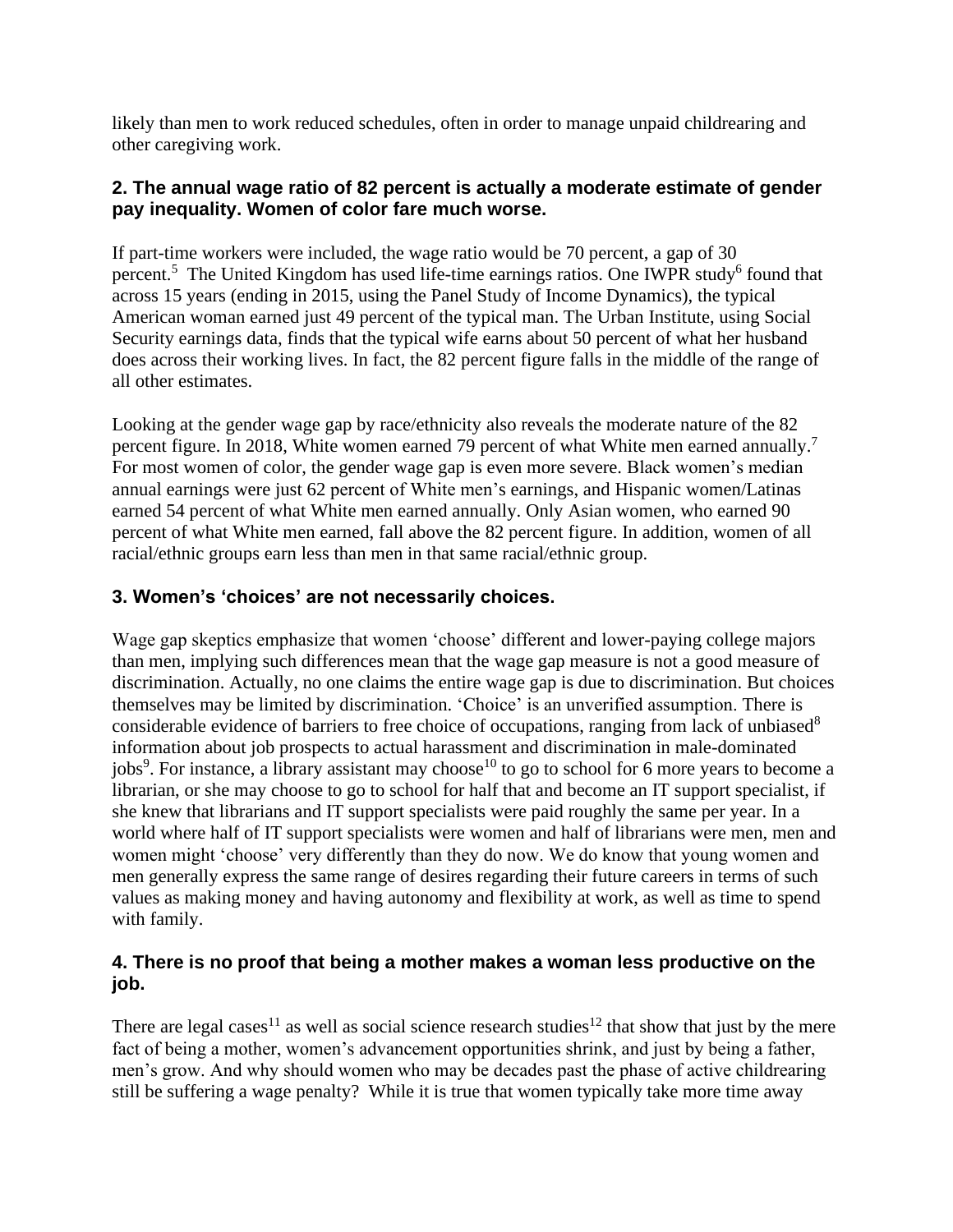from work for child rearing than do men, that decision often makes economic sense when a wife's wages are lower than her husband's—equal pay would likely lead to more equitable sharing of child rearing. In fact, women's human capital (generally measured as years of education plus years on the job and in the job market) are increasingly equal for women and men. Furthermore, research shows [subsidizing the cost of child care](http://www.iwpr.org/publications/pubs/keeping-moms-on-the-job-the-impacts-of-health-insurance-and-child-care-on-job-retention-and-mobility-among-low-income-mothers)<sup>13</sup> and providing paid [parental leaves](http://qje.oxfordjournals.org/content/113/1/285.short)<sup>14</sup> of up to six months would help women return to work sooner, and would help men [to more equally share care](http://www.oecd-ilibrary.org/social-issues-migration-health/oecd-social-employment-and-migration-working-papers_1815199x;jsessionid=jrqtm8l9unhh.x-oecd-live-03)<sup>15</sup>.

#### **5. Discrimination is still a factor—a big one—in the gender wage gap.**

It is true that, when factors such as occupation and parental or marital status are used as control variables in statistical models aiming to explain what 'causes' the wage gap, the size of that gap is reduced, and what is left unexplained is generally thought to possibly be the result of discrimination. **But it is just as likely that discrimination affects these 'control' variables as well as the size of the remaining gap.** Peer reviewed literature surveys published in mainstream economics journals, including a recent study by Francine Blau [and Lawrence Kahn](http://www.nber.org/papers/w21913)<sup>16</sup> published by the National Bureau of Economic Research as a working paper, estimate that 38 percent of the gross wage gap remains unexplained when factors reasonably thought to affect productivity are included as control variables in the models. Blau and Kahn estimate that occupational segregation—where women work in lower paid jobs, typically done by women, and men work in higher paying jobs typically done by men— along with segregation by industry, are now responsible for half the wage gap. While some occupational differences result from differences in preparation for the labor market by women and men, others result from different job assignments by employers when women and men first enter the labor market.

It is important to look at the 82 percent figure as a baseline to understand the true magnitude of the problem, so we can intervene on factors such as employer bias, career preparation, and time spent on family care. When we look at the control variables, the findings do not indicate that the wage gap is actually a smaller problem than we thought. The findings indicate that women need more information and opportunity to pursue certain lucrative careers, like those in STEM, where the largest employers are only now providing paid family leaves that can encourage more women to pursue careers in these fields and remain in them, as well as encourage a more equal division of labor between women and men. Redressing the US lag in providing paid family leave and subsidized child care can help, but so can improved information about pay and stronger enforcement of our equal opportunity laws.

### **Notes**

<sup>&</sup>lt;sup>1</sup> Ariane Hegewisch and Adiam Tesfaselassie. 2019. "The Gender Wage Gap: 2018; Earnings Differences by Gender, Race, and Ethnicity." Fact Sheet, IWPR #C484, Washington, DC: Institute for Women's Policy Research. < https://iwpr.org/publications/annual-gender-wage-gap-2018/> (accessed September 11, 2019).

<sup>&</sup>lt;sup>2</sup> Glenn Kessler. 2014. "President Obama's Persistent '77-cent' Claim on the Wage Gap Gets a New Pinocchio Rating." *The Washington Post*, April 9.

[<sup>&</sup>lt;https://www.washingtonpost.com/news/fact-checker/wp/2014/04/09/president-obamas-](https://www.washingtonpost.com/news/fact-checker/wp/2014/04/09/president-obamas-persistent-77-cent-claim-on-the-wage-gap-gets-a-new-pinocchio-rating/)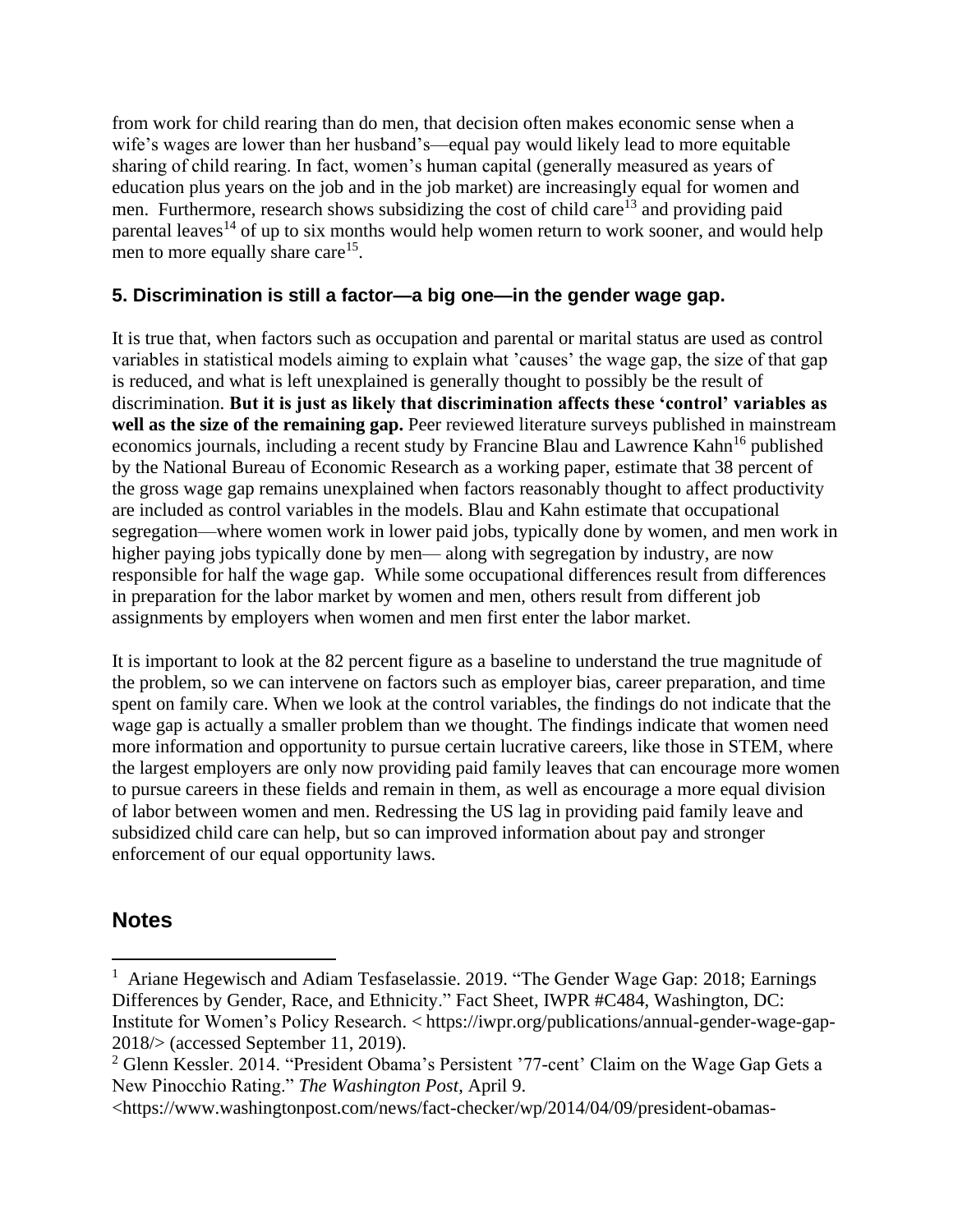[persistent-77-cent-claim-on-the-wage-gap-gets-a-new-pinocchio-rating/>](https://www.washingtonpost.com/news/fact-checker/wp/2014/04/09/president-obamas-persistent-77-cent-claim-on-the-wage-gap-gets-a-new-pinocchio-rating/) (accessed July 7, 2016).

<sup>3</sup> Sarah Ketterer. 2015. "The 'Wage Gap' Myth That Won't Die." *The Wall Street Journal*, September 30.

[<http://www.wsj.com/articles/the-wage-gap-myth-that-wont-die-1443654408>](http://www.wsj.com/articles/the-wage-gap-myth-that-wont-die-1443654408) (accessed July 7, 2016).

<sup>4</sup> Hanna Rosin. 2013. "The Gender Wage Gap Lie." *Slate*, August 30.

[<http://www.slate.com/articles/double\\_x/doublex/2013/08/gender\\_pay\\_gap\\_the\\_familiar\\_line\\_th](http://www.slate.com/articles/double_x/doublex/2013/08/gender_pay_gap_the_familiar_line_that_women_make_77_cents_to_every_man_s.html) at women make 77 cents to\_every\_man\_s.html> (accessed July 7, 2016).

5 Jessica L. Semega, Melissa A. Kollar, John Creamer, and Abinash Mohanty. 2019. "Income and Poverty in the United States: 2018." Current Population Reports P60-266; Table A-7. U.S. Census Bureau.

<https://www.census.gov/content/dam/Census/library/visualizations/2018/demo/p60-266/p60- 266.pdf> (accessed September 2019).

<sup>6</sup> Stephen Rose and Heidi Hartmann. 2018. *Still a Man's Labor Market: The Slowly Narrowing Gender Wage Gap.* Report, IWPR #C474. Washington, DC: Institute for Women's Policy Research < https://iwpr.org/publications/still-mans-labor-market/>

<sup>7</sup>Ariane Hegewisch and Adiam Tesfaselassie. 2019. "The Gender Wage Gap: 2018; Earnings Differences by Gender, Race, and Ethnicity." Fact Sheet, IWPR #C484, Washington, DC: Institute for Women's Policy Research. < https://iwpr.org/publications/annual-gender-wage-gap-2018/> (accessed September 11, 2019).

<sup>8</sup> Barbara Gault, Stacie Carolyn Golin, Sunhwa Lee, Holly Mead, and Cynthia Negrey. *Working First But Working Poor: The Need for Education & Training Following Welfare Reform*. Executive Summary, IWPR #D443. Washington, DC: Institute for Women's Policy Research, August 2001.

<sup>9</sup> Cynthia Deitch. Ariane Hegewisch, and Evelyn Murphy. *Ending Sex and Race Discrimination in the Workplace: Legal Interventions That Push the Envelope*. Report, IWPR #C379. Washington, DC: Institute for Women's Policy Research, March 2011.

<sup>10</sup> Ariane Hegewisch, Marc Bendick Jr., Barbara Gault, and Heidi Hartmann. *Pathways to Equity: Narrowing the Wage Gap by Improving Women's Access to Good Middle-Skill Jobs*. Report, IWPR #C438. Washington, DC: Institute for Women's Policy Research, March 2016.

<sup>11</sup> Cynthia Calvert. *Family Responsibilities Discrimination: Litigation Update 2010*. San Francisco, CA: Center for WorkLife Law, University of California, Hastings School of Law, 2010. [<http://www.worklifelaw.org/pubs/FRDupdate.pdf>](http://www.worklifelaw.org/pubs/FRDupdate.pdf) (accessed July 7, 2016).

Williams, Joan C. and Stephanie Bornstein. "The Evolution of "FReD": Family Responsibilities Discrimination and Developments in the Law of Stereotyping and Implicit Bias." *Hastings Law Journal* no. 59 (June 2008): 1311.

<sup>12</sup> Michelle J. Budig and Melissa J. Hodges. "Differences in Disadvantage: Variation in the Motherhood Penalty across White Women's Earnings Distribution." *American Sociological Review* no. 75 (October 2010): 705-728. Tamar Kricheli-Katz. "Choice, Discrimination, and the Motherhood Penalty." *Law & Society Review* no. 46 (September 2012): 557–587.

<sup>13</sup> Sunhwa Lee. *Keeping Moms on the Job: The Impacts of Health Insurance and Child Care on Job Retention and Mobility among Low-Income Mothers.* Report, IWPR #C360. Washington, DC: Institute for Women's Policy Research, January 2007.

<sup>14</sup> Christopher J. Ruhm. "The Economic Consequences of Parental Leave Mandates: Lessons from Europe." *The Quarterly Journal of Economics* no. 113 (1998): 285-317.